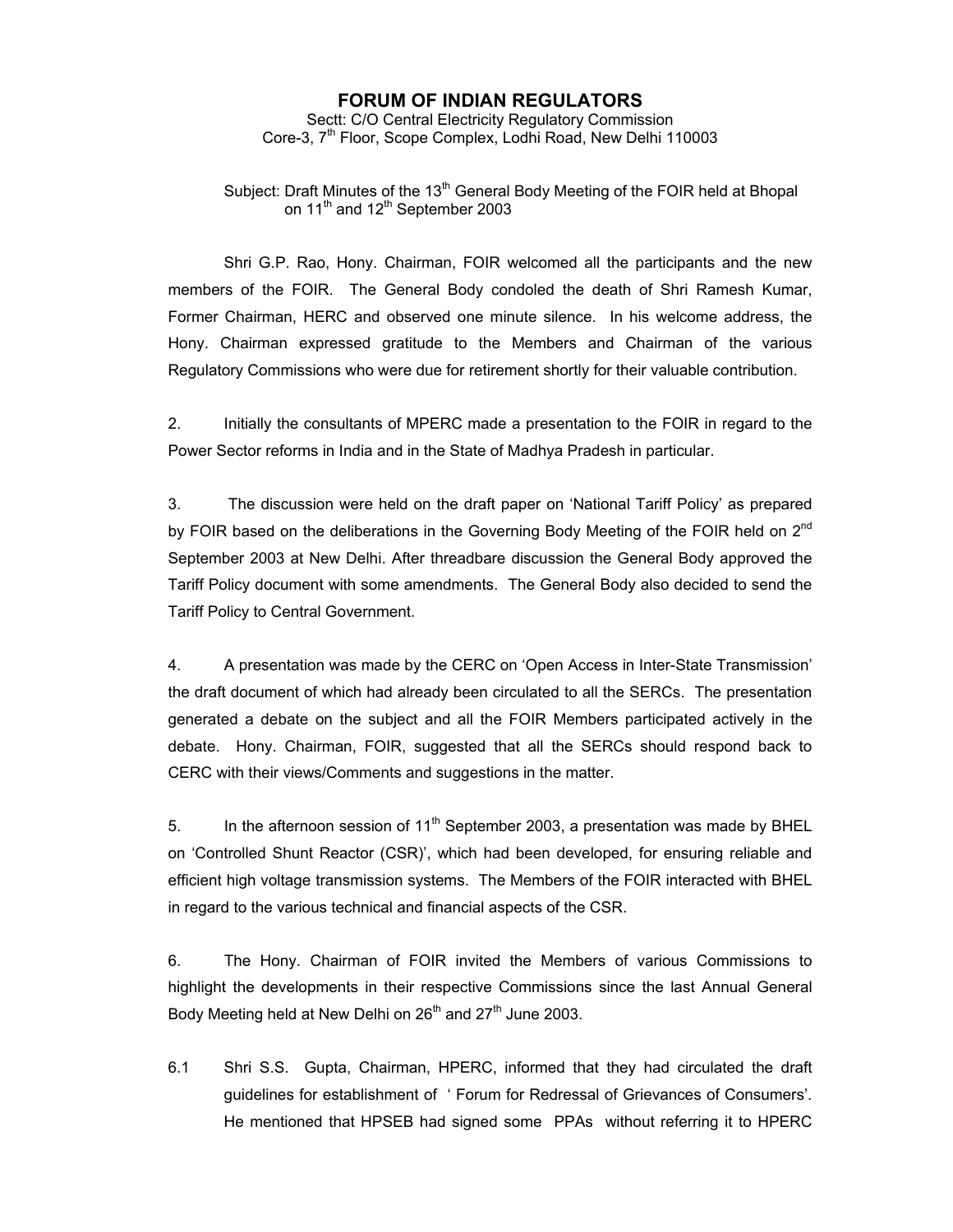ostensibly because of non –omission of section 43A(2) of the Electricity (Supply ) Act, 1948 for the State of HP. The Commission took up the case suo motu and after hearing, the PPAs had been quashed/set aside. He further discussed about the Baspa Stage-II project the PPA of which was signed in 1997 and the project being under commercial operation presently. He informed that a supplementary PPA was signed by HPSEB with the IPP in February 2003 with a new clause concerning 12% free power. The matter was taken up through suo motu hearing conducted by HPERC and the supplementary PPA was quashed and the IPP has been directed to file the financial package as approved by the HPERC.

- 6.2 Shri Divakar Dev, Chairman, UERC, informed that the first tariff order has been issued by Uttranchal Electricity Regulatory Commission reducing the retail tariffs by 20% . He informed that this had been possible due to considerable reduction in the average cost of power from 152 paise per unit to 62 paise per unit after the reorganisation of UP. He informed that 4 months time has been given for change over from unmetered to metered supply and from  $1<sup>st</sup>$  January 2004 the penalty from the unmetered supply would go up significantly. Further rural electrification was being taken up under the low interest package of REC and TOD metering is being introduced from 1<sup>st</sup> January 2004 for the industrial consumers.
- 6.3 Shri K.S. Chaube, Chairman, HERC, informed that 3 (three) orders has been passed by HERC this year. He mentioned that transmission losses have come down to 3.5%. Six (6) orders of the Commission were challenged in the court and all the six cases were settled in favour of the Commission. He informed that pre-paid card system was being introduced in Haryana and compulsory metering of agricultural consumers was in progress. The demand forecast had been very accurate with the average reduction of 5% every year the overall transmission and distribution losses have come down to 40% from 47.5%.

7. Shri V.K. Sood, Chairman, DERC, proposed that the work of framing the regulations commonly for all the SERCs, may be undertaken by FOIR. Shri G.P. Rao, Hony. Chairman FOIR explained that it would be preferable to wait for the announcement of Tariff Policy by the Central Government.

8. A presentation was made by Shri Yogendra Prasad, Chairman, NHDC Ltd., on the role of Hydro Electric Power in System Stabilisation. A specific reference was made to the Narmada Basin Development being undertaken by NHDC Ltd. The presentation highlighted the various problems being faced by power sector in India and the role Hydro Power development could play in meeting the country's growing demand of peaking power. The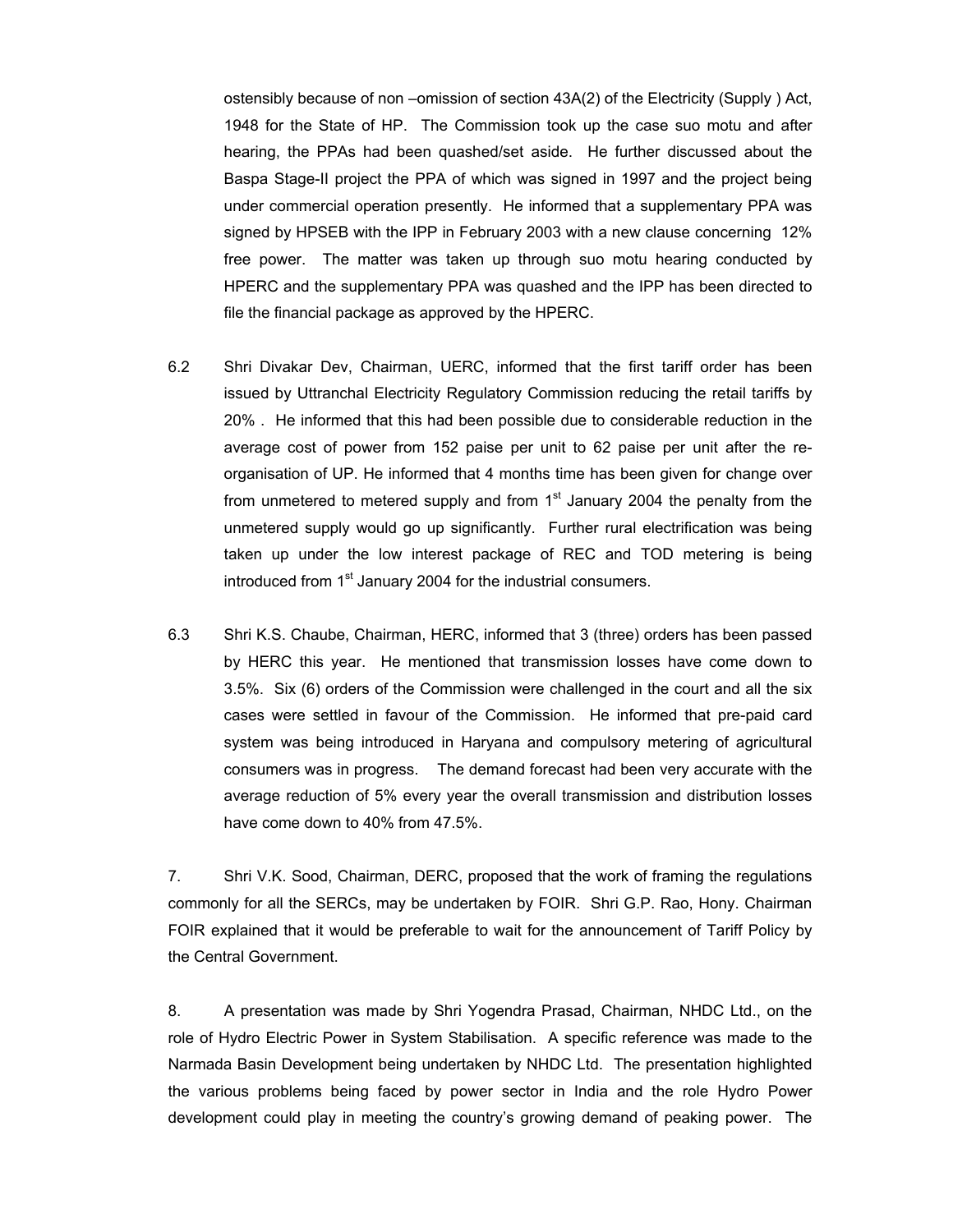global as well as the Indian scenario of Hydro potential was also focussed in the presentation.

9. Hon'ble Chief Minister of Madhya Pradesh and Hon'ble Energy Minister of Madhya Pradesh also attended the FOIR meeting in the evening of  $11<sup>th</sup>$  September 2003. Shri G.P. Rao, Hony. Chairman, FOIR, welcomed the Hon'ble Chief Minister and Hon'ble Energy Minister. In his welcome address, Shri G.P. Rao highlighted the objectives and activities of FOIR. Shri P.K. Mehrotra, Chairman, MPERC, also welcomed the Hon'ble Ministers and apprised them about the activities/deliberations held during the day in the FOIR meeting and the key issues concerning the State Utilities & Regulators. MPERC made a presentation before the Hon'ble Chief Minister with regard to the power sector scenario and the state of reforms in the country with specific reference to the state of Madhya Pradesh.

10. Hon'ble Chief Minister of Madhya Pradesh in his address stressed the need to depoliticise the power sector. He stated that the first step to depoliticisation of the sectors was to set up Regulatory Commissions. The Regulatory Commissions are taking a much closer look and as a result of which the correct picture of the sector is emerging. He stated that his Government has taken some hard decision while implementing reforms as a result of which the gap between the cost of supply and realisation has started narrowing. He cautioned that 'Open Access' is a good philosophy but it should not be enforced too quickly and Boards should be given time to put their house in order. He stated that proposed National Tariff Policy cannot aim at micro management of the sector. It should laid down broad parameters. He suggested that popularising the use of pre-paid meters in the electricity is a must to ensure better recovery. He appealed the Regulatory Commissions to enforce energy audit by the utilities. On behalf of FOIR, Shri P. Subrahmanyam, Hony. Sr. Vice Chairman, FOIR, proposed the Vote of Thanks for Hon'ble Chief Minister of Madhya Pradesh and Hon'ble Energy Minister of Madhya Pradesh.

11. In the initial session of the FOIR meeting on  $12<sup>th</sup>$  September 2003, the minutes of the  $4<sup>th</sup>$  Annual General Body Meeting of the FOIR held at New Delhi on 26<sup>th</sup> and 27<sup>th</sup> June, 2003, were confirmed. Thereafter, a presentation was made by TERI on their draft report on 'Compilation and Analysis of Tariff Orders of the various Commissions'. The Members of the FOIR pointed out various deficiencies in the draft report and suggested that the corrections be made for evaluation of the financial loss due to T&D losses. Shri G.P. Rao, Hony. Chairman, FOIR, advised TERI to include Tariff Orders of the SERCs issued upto date. TERI requested FOIR for some more time for completion of the report since six (6) State Commissions had issued their Tariff Orders of 2003-04 after  $31<sup>st</sup>$  March, 2003 and the same were now proposed to be included in their Final Report. Shri G.P. Rao, Hony. Chairman,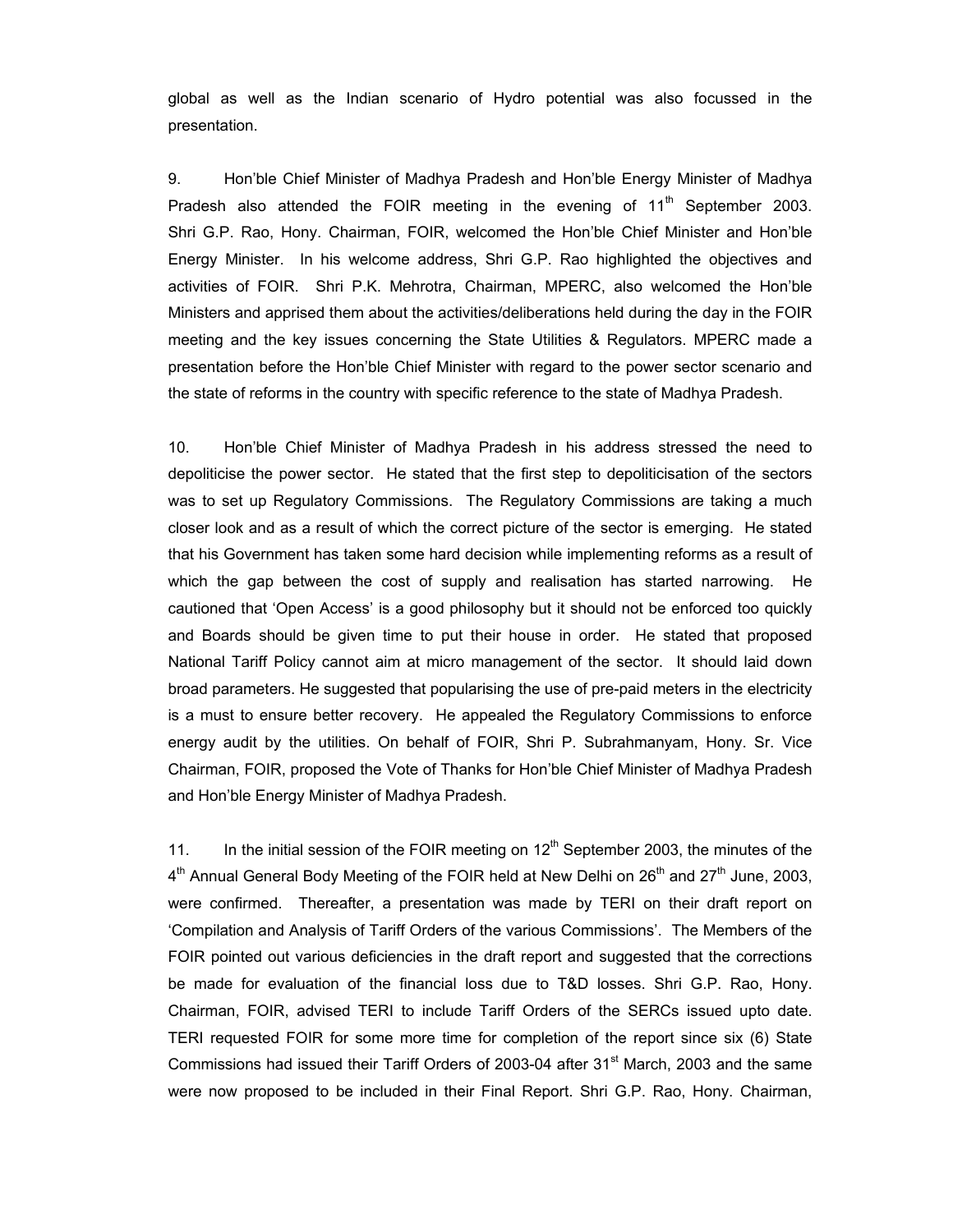FOIR, advised TERI that after inclusion of the said six (6) Tariff Orders the draft report should be circulated to all the SERCs by the end of September 2003.

12. Shri D. Roy Bardhan, Member, MPERC, proposed for a presentation on the Cost of Service Model for the benefit of all SERCs since AP, Karnataka and Haryana Regulatory Commissions had undertaken some work in this regard. Shri G.P. Rao, Hony. Chairman, FOIR, suggested that APERC could make a presentation to the FOIR on the said subject and also a meeting of the Technical Members of FOIR could be held at Hyderabad for deliberations in this regard.

13. A presentation was made by M/s. Consolidated Energy Consultants Limited, Bhopal, on the Economics of Wing Energy Generation. The presentation was focussed on the Technical and Financial aspects of Wind Energy Generation in India as well as Worldwide. The advantages of Wing Energy Generation and the efforts required for promotion of the same were duly highlighted. On this occasion the first edition of a Journal on MPERC Orders published jointly by M/s. National Power Training Institute and M/s. Consolidated Energy Consultants Limited, Bhopal, was released by Shri G.P. Rao, Hony. Chairman, FOIR.

14. The issue of Annual subscription fee of FOIR for the year 2003-04 was discussed. Shri G.P. Rao, Hony. Chairman, FOIR, requested all the SERCs to deposit the fee with FOIR secretariat at the earliest. It was decided that Kerala SERC would be exempted from the payment of Annual subscription fee of FOIR for the year 2002-03 since Kerala SERC has been participating in the FOIR from April 2003 onwards only. Shri V.K. Sood, Chairman, DERC, suggested that the Annual subscription fee of FOIR be raised so that all the expenses including accommodation of FOIR Members etc can be taken care of by FOIR for the meetings which are held outside Delhi. The Members of FOIR supported the suggestion of SHRI V.K. Sood. Shri G.P. Rao, Hony. Chairman, FOIR, appreciated the suggestion of the FOIR Members and proposed that the issue of increase of Annual subscription fee would be worked out assuming four (4) meetings of FOIR every year for which all the expenses will be met out by FOIR. All the FOIR Members also made a suggestion for presenting some gift/momentos to the FOIR Members who were due for retirement before the next FOIR Meeting.

15. Concluding the proceedings, Shri G.P. Rao, Hony. Chairman, FOIR, outlined the follow up action to be taken up after the meeting for the following:

- (i) A workshop to be held for the Technical Members of FOIR on Cost of Service Model.
- (ii) The issue of increase in the subscription fee to be discussed by the Governing Body of FOIR.